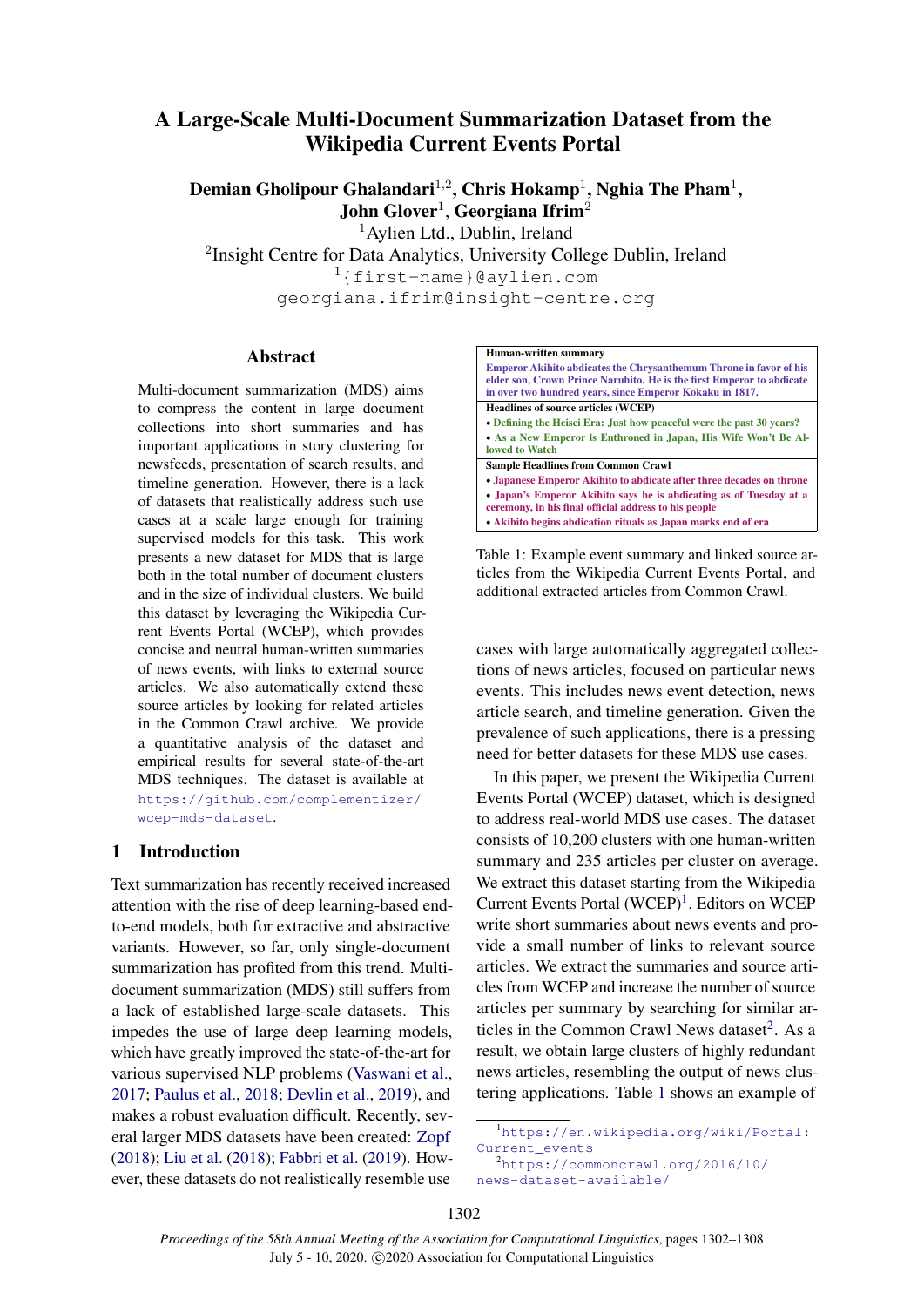an event summary, with headlines from both the original article and from a sample of the associated additional sources. In our experiments, we test a range of unsupervised and supervised MDS methods to establish baseline results. We show that the additional articles lead to much higher upper bounds of performance for standard extractive summarization, and help to increase the performance of baseline MDS methods.

We summarize our contributions as follows:

- We present a new large-scale dataset for MDS, that is better aligned with several real-world industrial use cases.
- We provide an extensive analysis of the properties of this dataset.
- We provide empirical results for several baselines and state-of-the-art MDS methods aiming to facilitate future work on this dataset.

## 2 Related Work

## 2.1 Multi-Document Summarization

Extractive MDS models commonly focus on either ranking sentences by importance [\(Hong and](#page-5-4) [Nenkova,](#page-5-4) [2014;](#page-5-4) [Cao et al.,](#page-5-5) [2015;](#page-5-5) [Yasunaga et al.,](#page-6-2) [2017\)](#page-6-2) or on global optimization to find good combinations of sentences, using heuristic functions of summary quality [\(Gillick and Favre,](#page-5-6) [2009;](#page-5-6) [Lin and](#page-5-7) [Bilmes,](#page-5-7) [2011;](#page-5-7) [Peyrard and Eckle-Kohler,](#page-5-8) [2016\)](#page-5-8).

Several abstractive approaches for MDS are based on multi-sentence compression and sentence fusion [\(Ganesan et al.,](#page-5-9) [2010;](#page-5-9) [Banerjee et al.,](#page-5-10) [2015;](#page-5-10) [Chali et al.,](#page-5-11) [2017;](#page-5-11) [Nayeem et al.,](#page-5-12) [2018\)](#page-5-12). Recently, neural sequence-to-sequence models, which are the state-of-the-art for abstractive single-document summarization [\(Rush et al.,](#page-6-3) [2015;](#page-6-3) [Nallapati et al.,](#page-5-13) [2016;](#page-5-13) [See et al.,](#page-6-4) [2017\)](#page-6-4), have been used for MDS, e.g., by applying them to extractive summaries [\(Liu](#page-5-2) [et al.,](#page-5-2) [2018\)](#page-5-2) or by directly encoding multiple documents [\(Zhang et al.,](#page-6-5) [2018;](#page-6-5) [Fabbri et al.,](#page-5-3) [2019\)](#page-5-3).

#### 2.2 Datasets for MDS

Datasets for MDS consist of clusters of source documents and at least one ground-truth summary assigned to each cluster. Commonly used traditional datasets include the DUC 2004 [\(Paul and James,](#page-5-14) [2004\)](#page-5-14) and TAC 2011 [\(Owczarzak and Dang,](#page-5-15) [2011\)](#page-5-15), which consist of only 50 and 100 document clusters with 10 news articles on average. The **MultiNews** dataset [\(Fabbri et al.,](#page-5-3) [2019\)](#page-5-3) is a recent large-scale MDS dataset, containing 56,000 clusters, but each

cluster contains only 2.3 source documents on average. The sources were hand-picked by editors and do not reflect use cases with large automatically aggregated document collections. MultiNews has much more verbose summaries than WCEP.

[Zopf](#page-6-1) [\(2018\)](#page-6-1) created the auto-*h*MDS dataset by using the lead section of Wikipedia articles as summaries, and automatically searching for related documents on the web, resulting in 7,300 clusters. The WikiSum dataset [\(Liu et al.,](#page-5-2) [2018\)](#page-5-2) uses a similar approach and additionally uses cited sources on Wikipedia. The dataset contains 2.3 million clusters. These Wikipedia-based datasets also have long summaries about various topics, whereas our dataset focuses on short summaries about news events.

#### 3 Dataset Construction

Wikipedia Current Events Portal: WCEP lists current news events on a daily basis. Each news event is presented as a summary with at least one link to external news articles. According to the edit-ing guidelines<sup>[3](#page-1-0)</sup>, the summaries must be short, up to 30-40 words, and written in complete sentences in the present tense, avoiding opinions and sensationalism. Each event must be of international interest. Summaries are written in English, and news sources are preferably English.

Obtaining Articles Linked on WCEP: We parse the WCEP monthly pages to obtain a list of individual events, each with a list of URLs to external source articles. To prevent the source articles of the dataset from becoming unavailable over time, we use the 'Save Page Now' feature of the In-ternet Archive<sup>[4](#page-1-1)</sup>. We request snapshots of all source articles that are not captured in the Internet Archive yet. We download and extract all articles from the Internet Archive Wayback Machine<sup>[5](#page-1-2)</sup> using the newspaper3k<sup>[6](#page-1-3)</sup> library.

Additional Source Articles: Each event from WCEP contains only 1.2 sources on average, meaning that most editors provide only one source article when they add a new event. In order to extend the set of input articles for each of the ground-truth

<span id="page-1-0"></span><sup>3</sup>[https://en.wikipedia.org/wiki/](https://en.wikipedia.org/wiki/Wikipedia:How_the_Current_events_page_works)

[Wikipedia:How\\_the\\_Current\\_events\\_page\\_](https://en.wikipedia.org/wiki/Wikipedia:How_the_Current_events_page_works) [works](https://en.wikipedia.org/wiki/Wikipedia:How_the_Current_events_page_works)

<span id="page-1-3"></span><span id="page-1-2"></span><span id="page-1-1"></span><sup>4</sup><https://web.archive.org/save/> <sup>5</sup><https://archive.org/web/> <sup>6</sup>[https://github.com/codelucas/](https://github.com/codelucas/newspaper) [newspaper](https://github.com/codelucas/newspaper)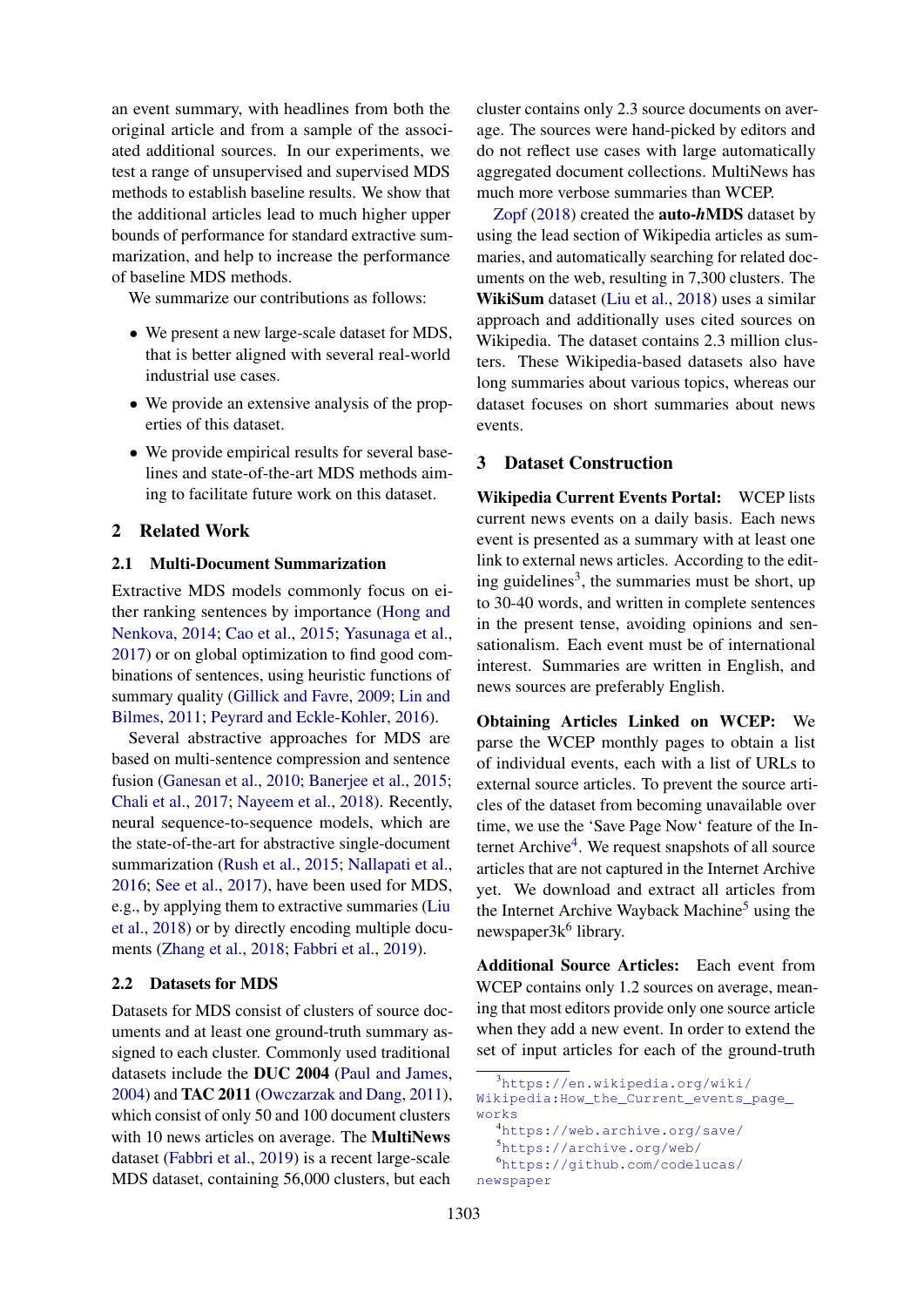summaries, we search for similar articles in the Common Crawl News dataset<sup>[7](#page-2-0)</sup>.

We train a logistic regression classifier to decide whether to assign an article to a summary, using the original WCEP summaries and source articles as training data. For each event, we label the article-summary pair for each source article of the event as positive. We create negative examples by pairing each event with source articles from other events of the same date, resulting in a positive-negative ratio of 7:100. The features used by the classifier are listed in Table [2.](#page-2-1)

<span id="page-2-1"></span>

| $tf - idf$ similarity between title and summary    |
|----------------------------------------------------|
| $tf - idf$ similarity between body and summary     |
| No. entities from summary appearing in title.      |
| No. linked entities from summary appearing in body |

Table 2: Features used in the article-summary binary classifier.

We use unigram bag-of-words vectors with TF-IDF weighting and cosine similarity for the first two features. The entities are phrases in the WCEP summaries that the editors annotated with hyperlinks to other Wikipedia articles. We search for these entities in article titles and bodies by exact string matching. The classifier achieves 90% Precision and 74% Recall of positive examples on a hold-out set.

For each event in the original dataset, we apply the classifier to articles published in a window of  $\pm 1$  days of the event date and add those articles that pass a classification probability of 0.9. If an article is assigned to multiple events, we only add it to the event with the highest probability. This procedure increases the number of source articles per summary considerably (Table [4\)](#page-2-2).

Final Dataset: Each example in the dataset consists of a ground-truth summary and a cluster of original source articles from WCEP, combined with additional articles from Common Crawl. The dataset has 10,200 clusters, which we split roughly into 80% training, 10% validation and 10% test (Table [3\)](#page-2-3). The split is done chronologically, such that no event dates overlap between the splits. We also create a truncated version of the dataset with a maximum of 100 articles per cluster, by retaining all original articles and randomly sampling from the additional articles.

## 4 Dataset Statistics and Analysis

## 4.1 Overview

Table [3](#page-2-3) shows the number of clusters and of articles from all clusters combined, for each dataset partition. Table [4](#page-2-2) shows statistics for individual clusters. We show statistics for the entire dataset (WCEPtotal), and for the truncated version (WCEP-100) used in our experiments. The high mean cluster size is mostly due to articles from Common Crawl.

<span id="page-2-3"></span>

|                         | <b>TRAIN</b>   | VAL.           | <b>TEST</b>    | <b>TOTAL</b>      |
|-------------------------|----------------|----------------|----------------|-------------------|
| # clusters              | 8.158          | 1.020          | 1.022          | 10.200            |
| # articles (WCEP-total) | 1.67m          | 339k           | 373k           | 2.39 <sub>m</sub> |
| # articles (WCEP-100)   | 494k           | 78k            | 78k            | 650k              |
| period start            | 2016-8-25      | $2019 - 1 - 6$ | $2019 - 5 - 8$ |                   |
| period end              | $2019 - 1 - 5$ | 2019-5-7       | 2019-8-20      |                   |
|                         |                |                |                |                   |

Table 3: Size overview of the WCEP dataset.

<span id="page-2-2"></span>

|                               | <b>MIN</b> | MAX  | <b>MEAN</b> | <b>MEDIAN</b> |
|-------------------------------|------------|------|-------------|---------------|
| # articles (WCEP-total)       |            | 8411 | 234.5       | 78            |
| # articles (WCEP-100)         |            | 100  | 63.7        | 78            |
| $# \overline{W}$ CEP articles |            |      | 1.2.        |               |
| # summary words               |            | 141  | 32          | 29            |
| # summary sents               |            |      |             |               |

Table 4: Stats for individual clusters in WCEP dataset.

#### 4.2 Quality of Additional Articles

To investigate how related the additional articles obtained from Common Crawl are to the summary they are assigned to, we randomly select 350 for manual annotation. We compare the article title and the first three sentences to the assigned summary, and pick one of the following three options: 1) "on-topic" if the article focuses on the event described in the summary, 2) "related" if the article mentions the event, but focuses on something else, e.g., follow-up, and 3) "unrelated" if there is no mention of the event. This results in 52% on-topic, 30% related, and 18% unrelated articles. We think that this amount of noise is acceptable, as it resembles noise present in applications with automatic content aggregation. Furthermore, summarization performance benefits from the additional articles in our experiments (see Section [5\)](#page-3-0).

#### 4.3 Extractive Strategies

Human-written summaries can vary in the degree of how extractive or abstractive they are, i.e., how much they copy or rephrase information in source documents. To quantify *extractiveness* in our

<span id="page-2-0"></span> $^7$ [https://commoncrawl.org/2016/10/](https://commoncrawl.org/2016/10/news-dataset-available/) [news-dataset-available/](https://commoncrawl.org/2016/10/news-dataset-available/)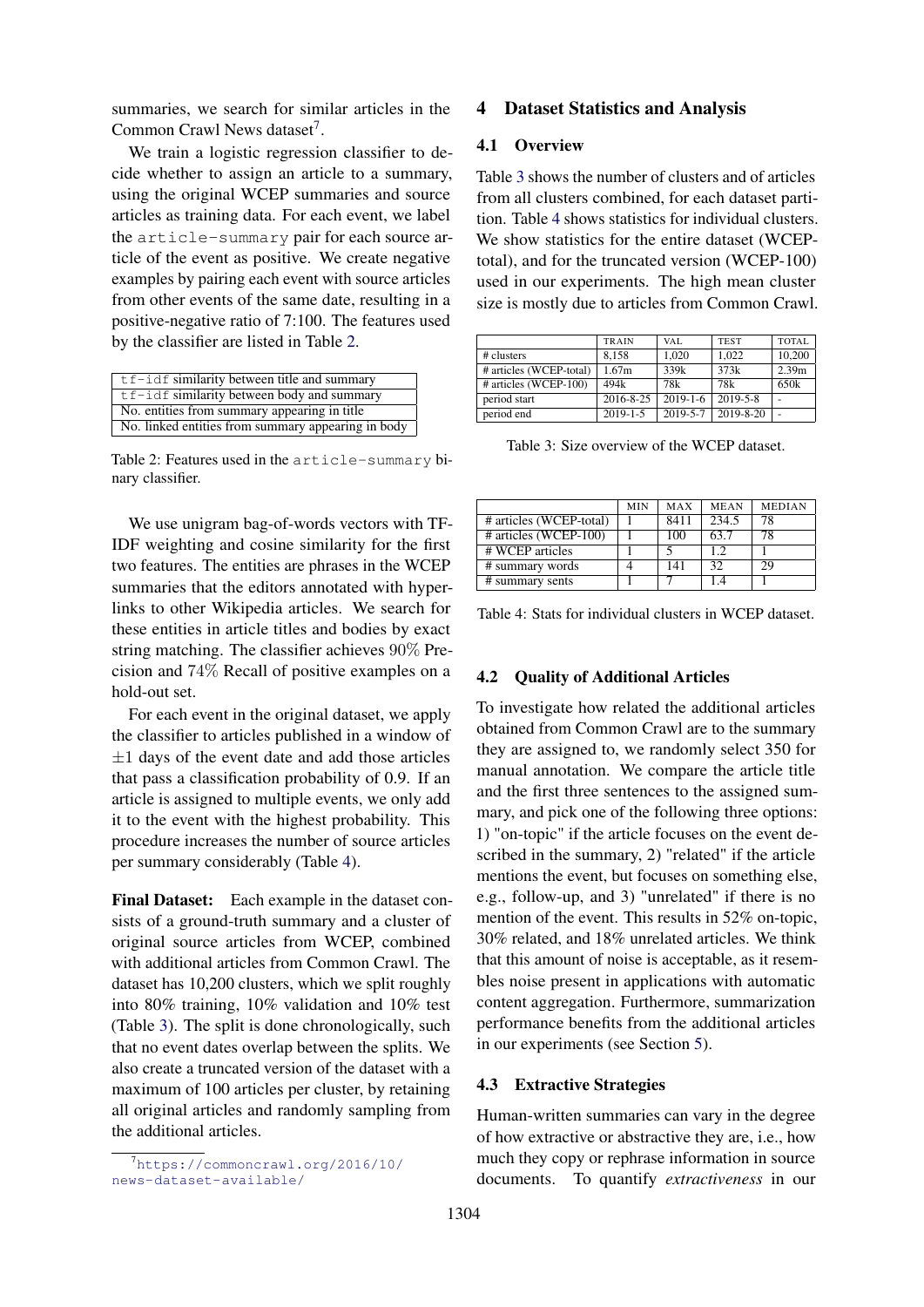dataset, we use the measures *coverage* and *density* defined by [Grusky et al.](#page-5-16) [\(2018\)](#page-5-16):

$$
Coverage(A, S) = \frac{1}{|S|} \sum_{f \in F(A, S)} |f| \tag{1}
$$

$$
Density(A, S) = \frac{1}{|S|} \sum_{f \in F(A, S)} |f|^2 \tag{2}
$$

Given an article A consisting of tokens  $\langle a_1, a_2, ..., a_n \rangle$  and its summary  $S = \langle s_1, s_2, ..., s_n \rangle$ ,  $F(A, S)$  is the set of token sequences (fragments) shared between A and S, identified in a greedy manner. Coverage measures the proportion of words from the summary appearing in these fragments. Density is related to the average length of shared fragments and measures how well a summary can be described as a series of extractions. In our case, A is the concatenation of all articles in a cluster.

<span id="page-3-1"></span>

Figure 1: Coverage and density on different summarization datasets.

Figure [1](#page-3-1) shows the distribution of coverage and density in different summarization datasets. WCEP-10 refers to a truncated version of our dataset with a maximum cluster size of 10. The WCEP dataset shows increased coverage if more articles from Common Crawl are added, i.e., all words of a summary tend to be present in larger clusters. High coverage suggests that retrieval and copy mechanisms within a cluster can be useful to generate summaries. Likely due to the short summary style and editor guidelines, high density, i.e., copying of long sequences, is not as common in WCEP as in the MultiNews dataset.

## <span id="page-3-0"></span>5 Experiments

#### 5.1 Setup

Due to scalability issues of some of the tested methods, we use the truncated version of the dataset with a maximum of 100 articles per cluster (WCEP-100). The performance of the methods that we consider starts to plateau after 100 articles (see Figure [2\)](#page-4-0). We set a maximum summary length of 40 tokens, which is in accordance with the editor guidelines in WCEP. This limit also corresponds to the optimal length of an extractive oracle optimizing ROUGE F1-scores<sup>[8](#page-3-2)</sup>. We recommend to evaluate models with a dynamic (potentially longer) output length using F1-scores and optionally to provide Recall results with truncated summaries. Extractive methods should only return lists of full untruncated sentences up to that limit. We evaluate lowercased versions of summaries and do not modify groundtruth or system summaries otherwise. We compare and evaluate systems using F1-score and Recall of ROUGE-1, ROUGE-2, and ROUGE-L [\(Lin,](#page-5-17) [2004\)](#page-5-17). In the following, we abbreviate ROUGE-1 F1-score and Recall with R1-F and R1-R, etc.

#### 5.2 Methods

We evaluate the following oracles and baselines to put evaluation scores into perspective:

- ORACLE (MULTI): Greedy oracle, adds sentences from a cluster that optimize R1-F of the constructed summary until R1-F decreases.
- ORACLE (SINGLE): Best of oracle summaries extracted from individual articles in a cluster.
- LEAD ORACLE: The lead (first sentences up) to 40 words) of an individual article with the best R1-F score within a cluster.
- RANDOM LEAD: The lead of a randomly selected article, which is our alternative to the lead baseline used in single-document summarization.

We evaluate the unsupervised methods TEXTRANK [\(Mihalcea and Tarau,](#page-5-18) [2004\)](#page-5-18), CENTROID [\(Radev](#page-6-6) [et al.,](#page-6-6) [2004\)](#page-6-6) and SUBMODULAR [\(Lin and Bilmes,](#page-5-7) [2011\)](#page-5-7). We test the following supervised methods:

• TSR: Regression-based sentence ranking using statistical features and averaged word embeddings [\(Ren et al.,](#page-6-7) [2016\)](#page-6-7).

<span id="page-3-2"></span> $8$ We tested lengths 25 to 50 in steps of 5. For these tests, the oracle is forced to pick a summary up to that length.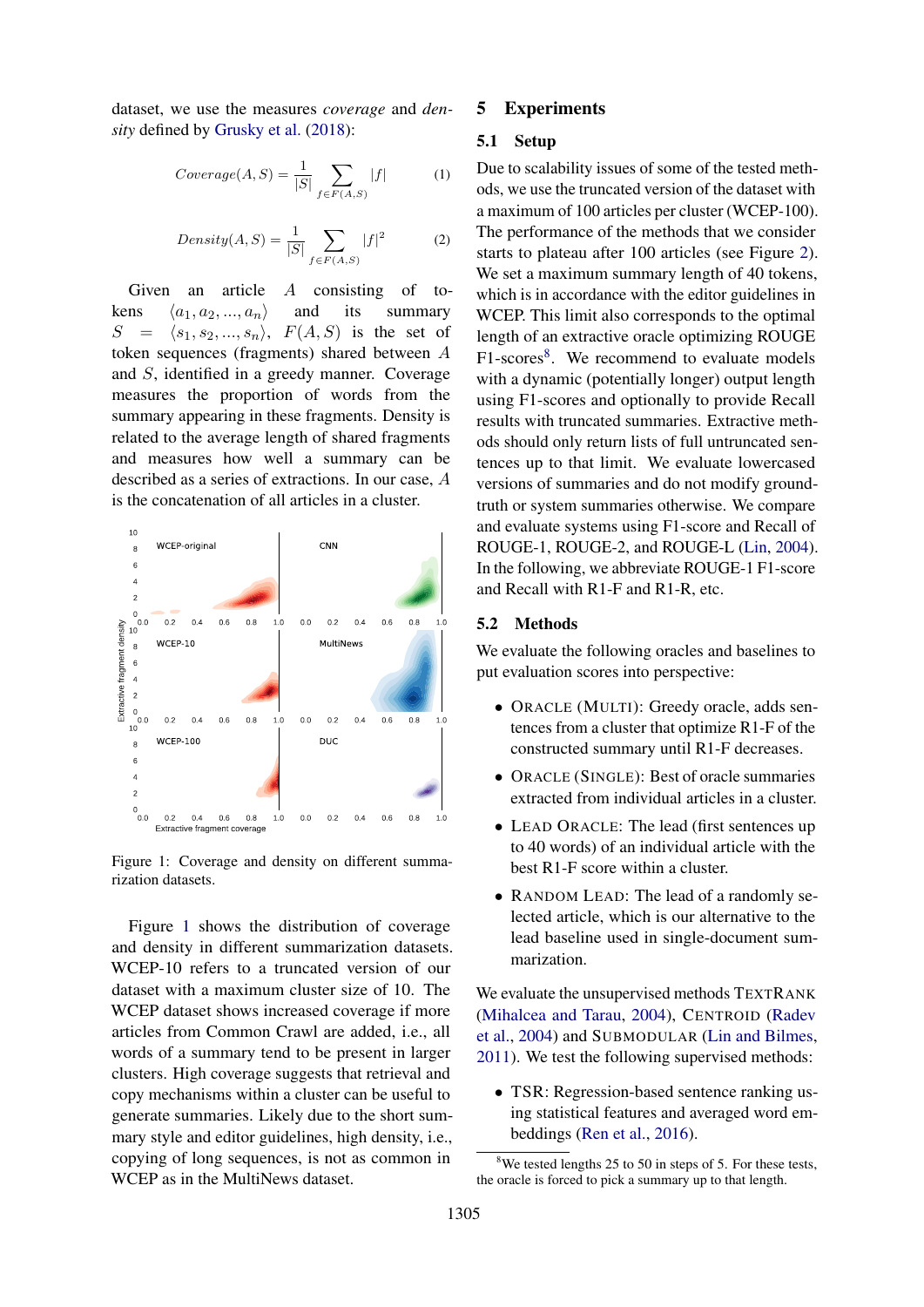• BERTREG: Similar framework to TSR but with sentence embeddings computed by a pretrained BERT model [\(Devlin et al.,](#page-5-1) [2019\)](#page-5-1). Refer to Appendix [A.1](#page-6-8) for more details.

We tune hyperparameters of the methods described above on the validation set of WCEP-100 (Appendix [A.2\)](#page-6-9). We also test a simple abstractive baseline, SUBMODULAR + ABS: We first create an extractive multi-document summary with a maximum of 100 words using SUBMODULAR. We pass this summary as a pseudo-article to the abstractive *bottom-up attention* model [\(Gehrmann et al.,](#page-5-19) [2018\)](#page-5-19) to generate the final summary. We use an implementation from Open $NMT<sup>9</sup>$  $NMT<sup>9</sup>$  $NMT<sup>9</sup>$  with a model pretrained on the CNN/Daily Mail dataset. All tested methods apart from ORACLE (MULTI & SINGLE) observe the length limit of 40 tokens.

## 5.3 Results

Table [5](#page-4-2) presents the results on the WCEP test set. The supervised methods TSR and BERTREG show advantages over unsupervised methods, but not by a large margin, which poses an interesting challenge for future work. The high extractive bounds defined by ORACLE (SINGLE) suggest that identifying important documents before summarization can be useful in this dataset. The dataset does not favor lead summaries: RANDOM LEAD is of low quality, and LEAD ORACLE has relatively low Fscores (although very high Recall). The SUBMOD-ULAR + ABS heuristic for applying a pre-trained abstractive model does not perform well.

## 5.4 Effect of Additional Articles

Figure [2](#page-4-0) shows how the performance of several methods on the test set increases with different amounts of additional articles from Common Crawl. Using 10 additional articles causes a steep improvement compared to only using the original source articles from WCEP. However, using more than 100 articles only leads to minimal gains.

# 6 Conclusion

We present a new large-scale MDS dataset for the news domain, consisting of large clusters of news articles, associated with short summaries about news events. We hope this dataset will facilitate the creation of real-world MDS systems for use cases such as summarizing news clusters or search results.

<span id="page-4-2"></span>

| <b>F-score</b>        |        |                    |       |  |  |  |
|-----------------------|--------|--------------------|-------|--|--|--|
| Method                | R1     | R <sub>2</sub>     | RL    |  |  |  |
| <b>ORACLE (MULTI)</b> | 0.558  | 0.29               | 0.4   |  |  |  |
| ORACLE (SINGLE)       | 0.539  | 0.283              | 0.401 |  |  |  |
| <b>LEAD ORACLE</b>    | 0.329  | 0.131              | 0.233 |  |  |  |
| <b>RANDOM LEAD</b>    | 0.276  | 0.091              | 0.206 |  |  |  |
| <b>RANDOM</b>         | 0.181  | 0.03               | 0.128 |  |  |  |
| <b>TEXTRANK</b>       | 0.341  | 0.131              | 0.25  |  |  |  |
| CENTROID              | 0.341  | 0.133              | 0.251 |  |  |  |
| SUBMODULAR            | 0.344  | 0.131              | 0.25  |  |  |  |
| TSR                   | 0.353  | 0.137              | 0.257 |  |  |  |
| <b>BERTREG</b>        | 0.35   | 0.135              | 0.255 |  |  |  |
| SUBMODULAR+ABS        | 0.306  | 0.101              | 0.214 |  |  |  |
|                       | Recall |                    |       |  |  |  |
| Method                | R1     | R <sub>2</sub>     | RL    |  |  |  |
| <b>ORACLE (MULTI)</b> | 0.645  | $\overline{0.331}$ | 0.458 |  |  |  |
| ORACLE (SINGLE)       | 0.58   | 0.304              | 0.431 |  |  |  |
| <b>LEAD ORACLE</b>    | 0.525  | 0.217              | 0.372 |  |  |  |
| <b>RANDOM LEAD</b>    | 0.281  | 0.094              | 0.211 |  |  |  |
| RANDOM                | 0.203  | 0.034              | 0.145 |  |  |  |
| TEXTRANK              | 0.387  | 0.152              | 0.287 |  |  |  |
| <b>CENTROID</b>       | 0.388  | 0.154              | 0.29  |  |  |  |
| SUBMODULAR            | 0.393  | 0.15               | 0.289 |  |  |  |
| TSR                   | 0.408  | 0.161              | 0.301 |  |  |  |
| <b>BERTREG</b>        | 0.407  | 0.16               | 0.301 |  |  |  |
| SUBMODULAR+ABS        | 0.363  | 0.123              | 0.258 |  |  |  |

Table 5: Evaluation results on test set.

<span id="page-4-0"></span>

Figure 2: ROUGE-1 F1-scores for different numbers of supplementary articles from Common Crawl.

We conducted extensive experiments to establish baseline results, and we hope that future work on MDS will use this dataset as a benchmark. Important challenges for future work include how to scale deep learning methods to such large amounts of source documents and how to close the gap to the oracle methods.

# Acknowledgments

This work was funded by the Irish Research Council (IRC) under grant number EBPPG/2018/23, the Science Foundation Ireland (SFI) under grant number 12/RC/2289\_P2 and the enterprise partner Aylien Ltd.

<span id="page-4-1"></span><sup>9</sup>[https://opennmt.net/OpenNMT-py/](https://opennmt.net/OpenNMT-py/Summarization.html) [Summarization.html](https://opennmt.net/OpenNMT-py/Summarization.html)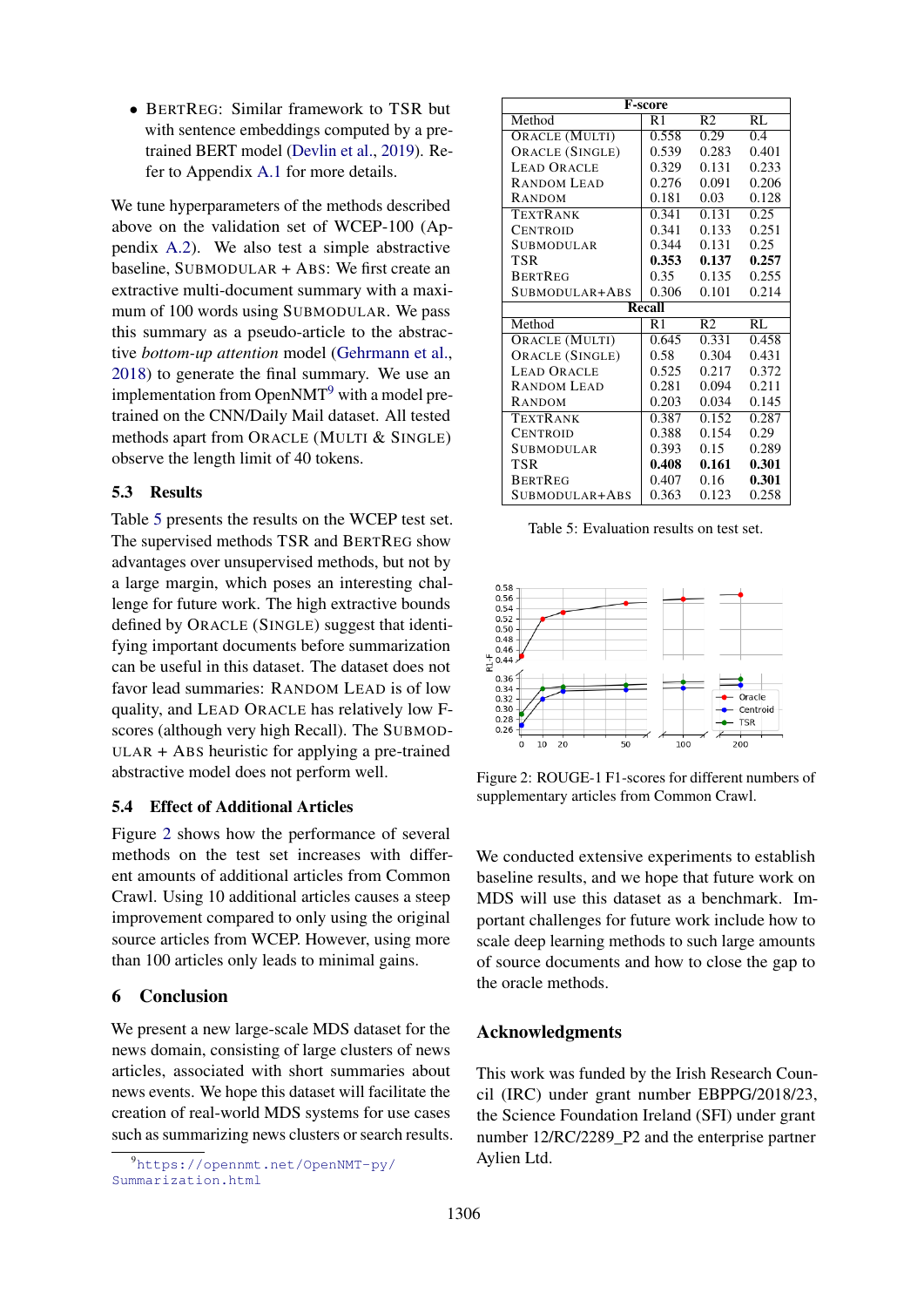#### References

- <span id="page-5-10"></span>Siddhartha Banerjee, Prasenjit Mitra, and Kazunari Sugiyama. 2015. Multi-document abstractive summarization using ILP based multi-sentence compression. In *Proceedings of the 24th International Conference on Artificial Intelligence*. AAAI Press, 1208– 1214.
- <span id="page-5-5"></span>Ziqiang Cao, Furu Wei, Li Dong, Sujian Li, and Ming Zhou. 2015. Ranking with recursive neural networks and its application to multi-document summarization. In *Twenty-ninth AAAI conference on artificial intelligence*.
- <span id="page-5-11"></span>Yllias Chali, Moin Tanvee, and Mir Tafseer Nayeem. 2017. Towards Abstractive Multi-Document Summarization Using Submodular Function-Based Framework, Sentence Compression and Merging. *IJCNLP 2017* (2017), 418.
- <span id="page-5-1"></span>Jacob Devlin, Ming-Wei Chang, Kenton Lee, and Kristina Toutanova. 2019. BERT: Pre-training of Deep Bidirectional Transformers for Language Understanding. In *Proceedings of the 2019 Conference of the North American Chapter of the Association for Computational Linguistics: Human Language Technologies, Volume 1 (Long and Short Papers)*. 4171–4186.
- <span id="page-5-3"></span>Alexander Richard Fabbri, Irene Li, Tianwei She, Suyi Li, and Dragomir R. Radev. 2019. Multi-News: A Large-Scale Multi-Document Summarization Dataset and Abstractive Hierarchical Model. In *Proceedings of the 57th Conference of the Association for Computational Linguistics, ACL 2019, Florence, Italy, July 28- August 2, 2019, Volume 1: Long Papers*. 1074–1084. [https://www.aclweb.](https://www.aclweb.org/anthology/P19-1102/) [org/anthology/P19-1102/](https://www.aclweb.org/anthology/P19-1102/)
- <span id="page-5-9"></span>Kavita Ganesan, ChengXiang Zhai, and Jiawei Han. 2010. Opinosis: A graph based approach to abstractive summarization of highly redundant opinions. In *Proceedings of the 23rd International Conference on Computational Linguistics (Coling 2010)*. 340–348.
- <span id="page-5-19"></span>Sebastian Gehrmann, Yuntian Deng, and Alexander M Rush. 2018. Bottom-Up Abstractive Summarization. In *Proceedings of the 2018 Conference on Empirical Methods in Natural Language Processing*. 4098– 4109.
- <span id="page-5-6"></span>Dan Gillick and Benoit Favre. 2009. A scalable global model for summarization. In *Proceedings of the Workshop on Integer Linear Programming for Natural Langauge Processing*. Association for Computational Linguistics, 10–18.
- <span id="page-5-16"></span>Max Grusky, Mor Naaman, and Yoav Artzi. 2018. Newsroom: A Dataset of 1.3 Million Summaries with Diverse Extractive Strategies. In *Proceedings of the 2018 Conference of the North American Chapter of the Association for Computational Linguistics: Human Language Technologies, Volume 1 (Long Papers)*. 708–719.
- <span id="page-5-4"></span>Kai Hong and Ani Nenkova. 2014. Improving the estimation of word importance for news multidocument summarization. In *Proceedings of the 14th Conference of the European Chapter of the Association for Computational Linguistics*. 712–721.
- <span id="page-5-17"></span>Chin-Yew Lin. 2004. ROUGE: A Package for Automatic Evaluation of Summaries. In *Text Summarization Branches Out*. Association for Computational Linguistics, Barcelona, Spain, 74–81. [https://](https://www.aclweb.org/anthology/W04-1013) [www.aclweb.org/anthology/W04-1013](https://www.aclweb.org/anthology/W04-1013)
- <span id="page-5-7"></span>Hui Lin and Jeff Bilmes. 2011. A class of submodular functions for document summarization. In *Proceedings of the 49th Annual Meeting of the Association for Computational Linguistics: Human Language Technologies-Volume 1*. Association for Computational Linguistics, 510–520.
- <span id="page-5-2"></span>Peter J. Liu, Mohammad Saleh, Etienne Pot, Ben Goodrich, Ryan Sepassi, Lukasz Kaiser, and Noam Shazeer. 2018. Generating Wikipedia by Summarizing Long Sequences. In *International Conference on Learning Representations*. [https://](https://openreview.net/forum?id=Hyg0vbWC-) [openreview.net/forum?id=Hyg0vbWC-](https://openreview.net/forum?id=Hyg0vbWC-)
- <span id="page-5-18"></span>Rada Mihalcea and Paul Tarau. 2004. Textrank: Bringing order into text. In *Proceedings of the 2004 conference on empirical methods in natural language processing*. 404–411.
- <span id="page-5-13"></span>Ramesh Nallapati, Bowen Zhou, Cicero dos Santos, Caglar Gulcehre, and Bing Xiang. 2016. Abstractive Text Summarization using Sequence-tosequence RNNs and Beyond. In *Proceedings of The 20th SIGNLL Conference on Computational Natural Language Learning*. 280–290.
- <span id="page-5-12"></span>Mir Tafseer Nayeem, Tanvir Ahmed Fuad, and Yllias Chali. 2018. Abstractive unsupervised multidocument summarization using paraphrastic sentence fusion. In *Proceedings of the 27th International Conference on Computational Linguistics*. 1191–1204.
- <span id="page-5-15"></span>Karolina Owczarzak and Hoa Trang Dang. 2011. Overview of the TAC 2011 summarization track: Guided task and AESOP task. In *Proceedings of the Text Analysis Conference (TAC 2011), Gaithersburg, Maryland, USA, November*.
- <span id="page-5-14"></span>Over Paul and Yen James. 2004. An introduction to duc-2004. In *Proceedings of the 4th Document Understanding Conference (DUC 2004)*.
- <span id="page-5-0"></span>Romain Paulus, Caiming Xiong, and Richard Socher. 2018. A Deep Reinforced Model for Abstractive Summarization. In *International Conference on Learning Representations*. [https://](https://openreview.net/forum?id=HkAClQgA-) [openreview.net/forum?id=HkAClQgA-](https://openreview.net/forum?id=HkAClQgA-)
- <span id="page-5-8"></span>Maxime Peyrard and Judith Eckle-Kohler. 2016. A general optimization framework for multi-document summarization using genetic algorithms and swarm intelligence. In *Proceedings of COLING 2016, the 26th International Conference on Computational Linguistics: Technical Papers*. 247–257.